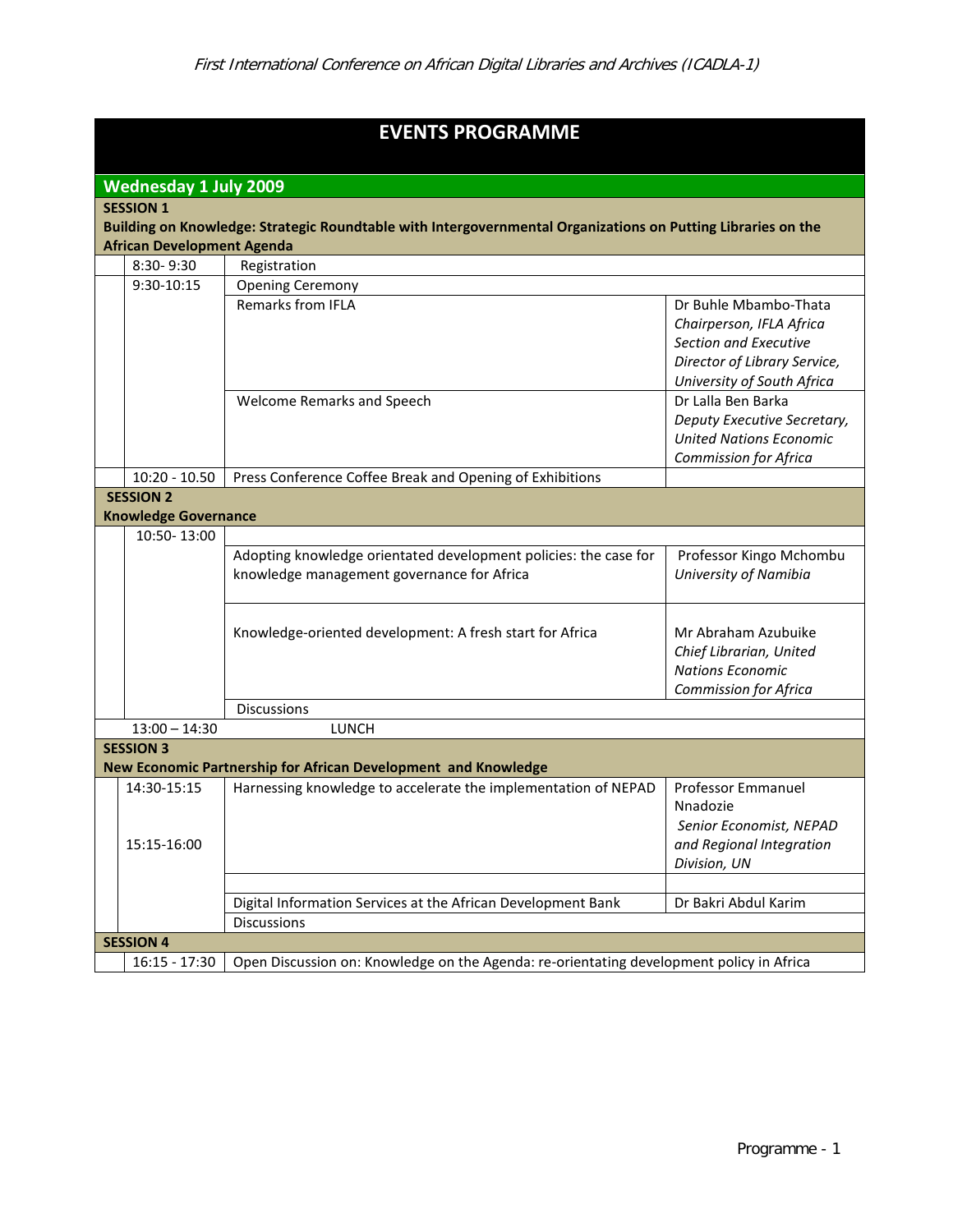| THURSDAY, 2 July 2009 |                  |                                                                                                                                                      |                                                                                                          |  |  |  |  |
|-----------------------|------------------|------------------------------------------------------------------------------------------------------------------------------------------------------|----------------------------------------------------------------------------------------------------------|--|--|--|--|
| <b>SESSION 1</b>      |                  |                                                                                                                                                      |                                                                                                          |  |  |  |  |
|                       |                  | Whither policies and strategies for Africa's digital future?                                                                                         |                                                                                                          |  |  |  |  |
|                       | 8.30-9.00        | <b>Registration Continues</b>                                                                                                                        |                                                                                                          |  |  |  |  |
|                       | 9.00-9:30        | Keynote Paper: Whither policies and strategies for Africa's<br>digital future?                                                                       | Professor Yonah Seleti<br>(Department of Science and<br>Technology, South Africa)                        |  |  |  |  |
|                       | 9.30-9.45        | Policies for digital libraries and archives in Africa: developing<br>strategies for access to knowledge for development                              | Dr Lukman Ibraheem Diso<br>(Bayero University, Kano,<br>Nigeria)                                         |  |  |  |  |
|                       | 9.45-10.15       | <b>Questions and Discussion</b>                                                                                                                      |                                                                                                          |  |  |  |  |
|                       | 10.15-10.45      | Coffee Break                                                                                                                                         |                                                                                                          |  |  |  |  |
|                       | <b>SESSION 2</b> | Access to Knowledge in Africa: Challenges and Innovation                                                                                             |                                                                                                          |  |  |  |  |
|                       | 10.45-11.15      | Archive and reuse of conference presentations: how<br>collaboration in Africa can produce innovation in libraries                                    | <b>Professor Derek Keats</b><br>(University of the<br>Witwatersrand,<br>South Africa)                    |  |  |  |  |
|                       | 11.15-11.30      | Contestations, Ownership, Access and Ideology: Policy<br>Development Challenges for the Digitization of African Heritage<br>and Liberation Archives  | Ms Michele Pickover<br>(University of the<br>Witwatersrand,<br>South Africa)                             |  |  |  |  |
|                       | 11.30-11.45      | The digitization of libraries and archives in development                                                                                            | Mr Peter Okwaro<br>(Centre for Heritage<br>Development in Africa, Kenya)                                 |  |  |  |  |
|                       | 11.45-12.00      | Knowledge or information management for digital future: the<br>case of Lesotho                                                                       | Ms Mbafokeng Makara<br>(Roma University, Lesotho)                                                        |  |  |  |  |
|                       | 12.00-12.15      | After digitization, what next? Suggested guidelines for the sale,<br>reproduction and repatriation of digital heritage                               | Professor Diane Thram<br>(International Library of African<br>Music, Rhodes University, South<br>Africa) |  |  |  |  |
|                       | 12.15-12.30      | <b>Questions and Discussion</b>                                                                                                                      |                                                                                                          |  |  |  |  |
|                       | 12.30-13:45      | LUNCH                                                                                                                                                |                                                                                                          |  |  |  |  |
|                       | 13.45-14.00      | The archival platform, a new online networking, research and<br>advocacy initiative                                                                  | Dr Harriet Deacon<br>(Archival Platform, South<br>Africa)                                                |  |  |  |  |
|                       | 14.00-14.15      | First and Third World in Africa-Access to knowledge: challenges<br>and current technology innovations                                                | Ms Segametsi Molawa<br>(Africa Institute of South Africa,<br>South Africa)                               |  |  |  |  |
|                       | 14.15-14.30      | Digitization strategies for legacy resources in Africa: incremental<br>or collection based approaches? Experiences for the University<br>of Botswana | Ms Monica Sue Morrison<br>(University of Botswana,<br>Botswana)                                          |  |  |  |  |
|                       | 14.30-14.45      | Preserving Africa's film archives                                                                                                                    | Mr David Forbes (Shadowfilms,<br>South Africa)                                                           |  |  |  |  |
|                       | 14.45-15.00      | <b>Questions and Discussion</b>                                                                                                                      |                                                                                                          |  |  |  |  |
|                       | 15.00-15.30      | Coffee Break                                                                                                                                         |                                                                                                          |  |  |  |  |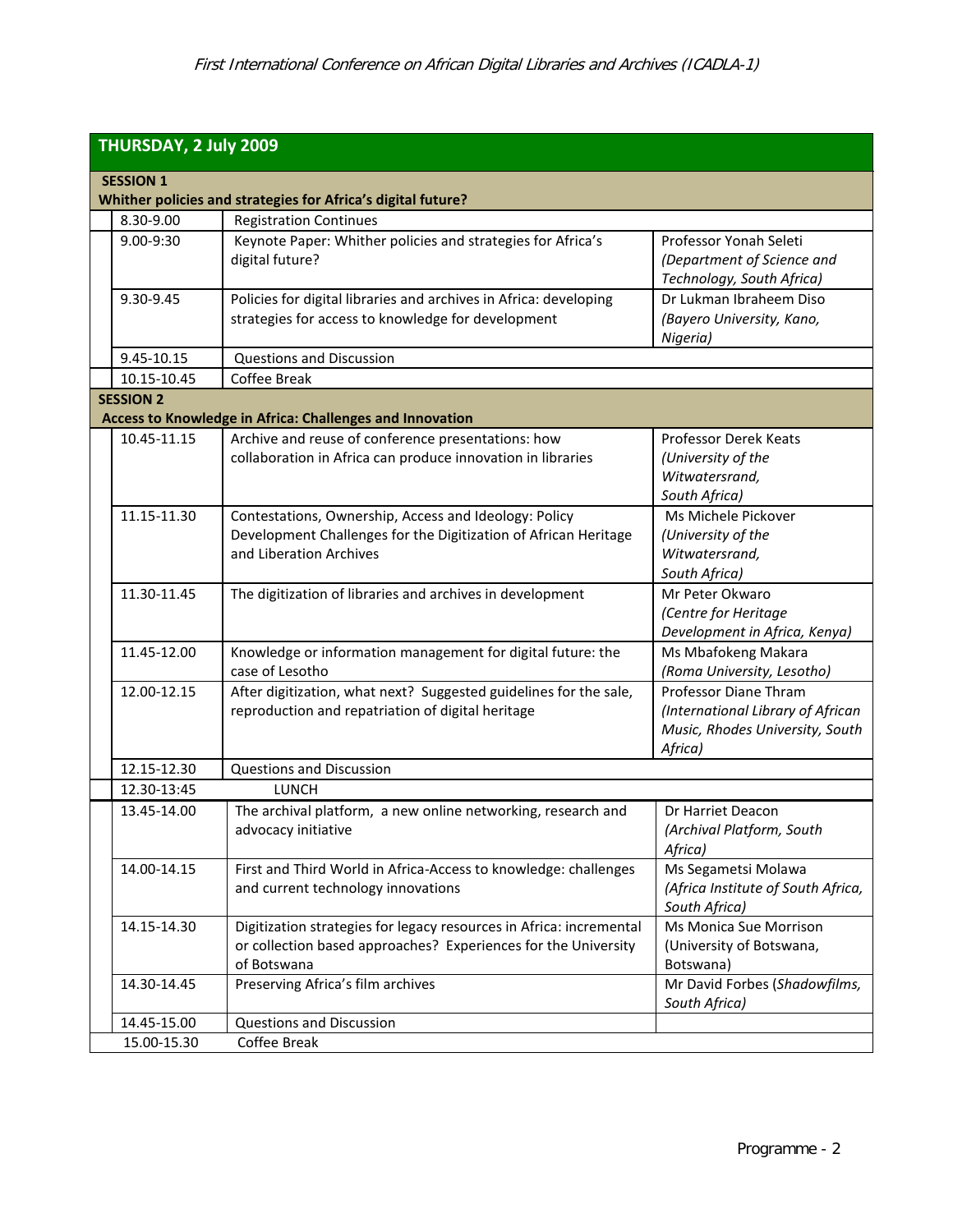| <b>SESSION 4</b><br><b>Capacity Building in Context</b> |                     |                                                                                                                                                 |                                                                         |  |  |  |  |
|---------------------------------------------------------|---------------------|-------------------------------------------------------------------------------------------------------------------------------------------------|-------------------------------------------------------------------------|--|--|--|--|
|                                                         | 15.30-15.45         | Capacity building in context                                                                                                                    | Mr Alexio Motsi<br>(National Archives, South<br>Africa)                 |  |  |  |  |
|                                                         | 15.45-16.00         | Utilising the e-Government framework as principles for the<br>development of digital libraries and archives                                     | Ms Nerisa Kamar<br>(Egerton University, Kenya)                          |  |  |  |  |
|                                                         | 16.00-16.15         | Providing access to knowledge in Africa: the need for capacity<br>building in classification, indexing and abstracting skills                   | Mr Nwabuisi Imo<br>(Nigeria)                                            |  |  |  |  |
|                                                         | 16.15-16.30         | Building capacity for archives and dissemination of information in<br>Uganda: Uganda Broadcasting Corporation and Directorate of<br>Information | Professor Elisam Magara<br>(Makerere University, Uganda)                |  |  |  |  |
|                                                         | 16.30-16.45         | <b>Questions and Discussion</b>                                                                                                                 |                                                                         |  |  |  |  |
|                                                         |                     |                                                                                                                                                 |                                                                         |  |  |  |  |
|                                                         | Friday, 3 July 2009 |                                                                                                                                                 |                                                                         |  |  |  |  |
|                                                         | <b>SESSION 5</b>    |                                                                                                                                                 |                                                                         |  |  |  |  |
|                                                         |                     | Survey of projects & programmes on digitization of African heritage & scholarship                                                               |                                                                         |  |  |  |  |
|                                                         | 9.00-9.15           | Report on the South African Digital Initiative: a collaborative process                                                                         | Dr Daisy Selematsela<br>(National Research<br>Foundation, South Africa) |  |  |  |  |
|                                                         | 9.15-9.30           | Building online global access to African cultural heritage: DIS - an<br>appropriate model?                                                      | Ms Patricia Liebetrau<br>(DISA, South Africa)                           |  |  |  |  |
|                                                         | 9.30-9.45           | Selective digitisation of information: the CSIR 's strategy for a<br>sustainable effort                                                         | Ms M.J. van Deventer<br>(CSIR, South Africa)                            |  |  |  |  |
|                                                         | 9.45-10.00          | Access to knowledge in Africa: the National Council for Law Reporting<br>experience                                                             | Ms Gladys Boss Shollei<br>(Kenya)                                       |  |  |  |  |
|                                                         | 10.00-10.15         | Knowledge as a basis of development effectiveness: the digitisation of<br>the library services of Islamic University, Uganda                    | Mr Ssesange Idrisa<br>(Islamic University,<br>Uganda)                   |  |  |  |  |
|                                                         | 10.15-10.30         | Planning for building digital memory of the Sudan                                                                                               | Dr Rafaa A. Ghobrial<br>(University of Khartoum,<br>Sudan)              |  |  |  |  |
|                                                         | 10.30-11.00         | Coffee Break                                                                                                                                    |                                                                         |  |  |  |  |
|                                                         | 11.00-11.15         | Digital libraries and archives in Senegal                                                                                                       | Dr Mody Sow<br>(Universite Cheikh Anta<br>Diop Dakar, Senegal)          |  |  |  |  |
|                                                         | 11.30-11.45         | Optimizing national transformation structures for open access<br>agricultural repositories in Africa                                            | Ms Esther Kahinga<br>(University of Nairobi,<br>Kenya)                  |  |  |  |  |
|                                                         | 11.45-1200          | Digital libraries and prospects of a programme on Technology<br><b>Enhanced Learning in Africa</b>                                              | Dr Baharul Islam<br>(Development Gateway,<br>Bangkok, Thailand)         |  |  |  |  |
|                                                         | 12.00-12.30         | <b>Questions and Discussion</b>                                                                                                                 |                                                                         |  |  |  |  |
|                                                         | 12.30-13.30         | LUNCH                                                                                                                                           |                                                                         |  |  |  |  |